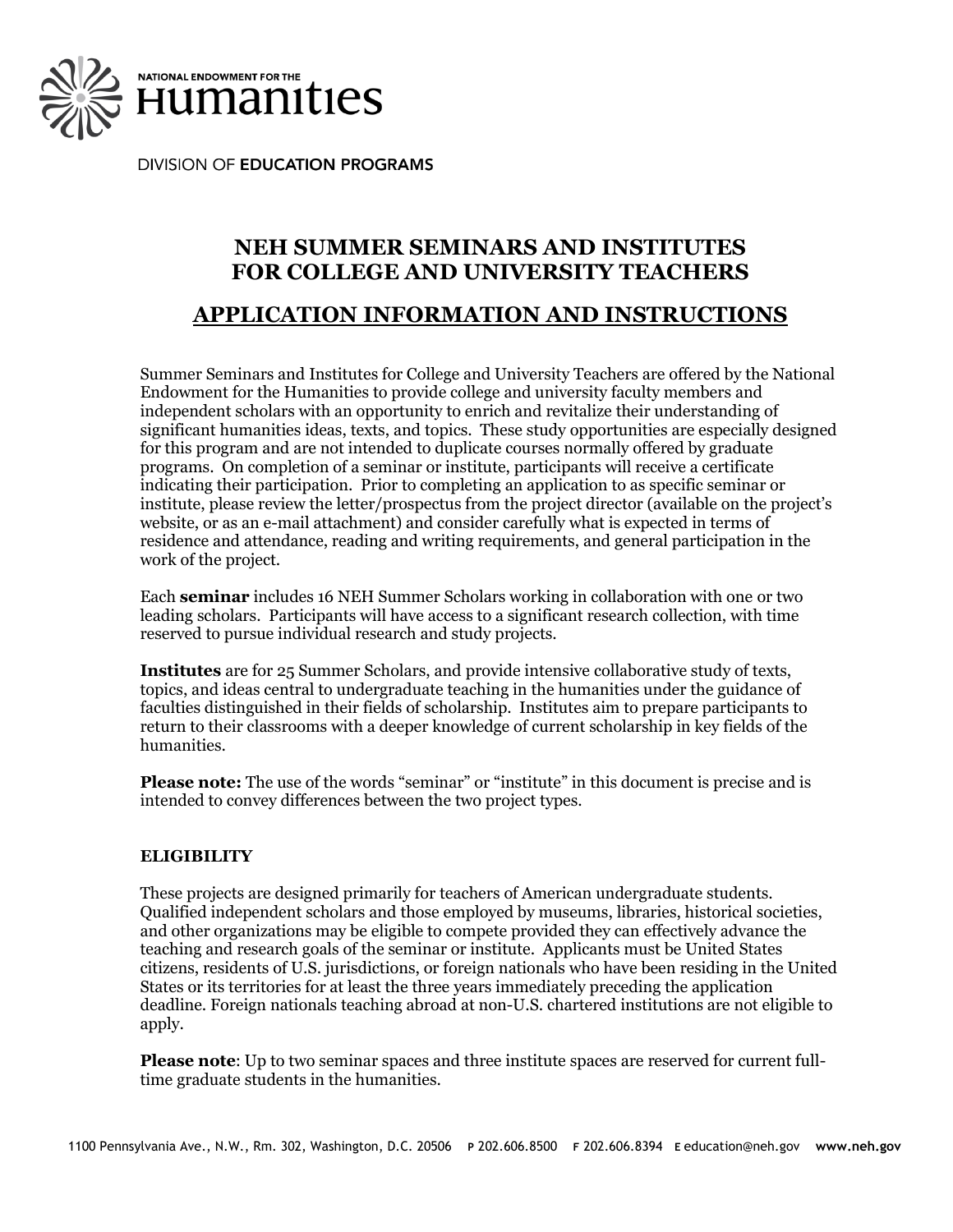Applicants must complete the NEH application [cover sheet](https://securegrants.neh.gov/education/participants/) and provide all the information requested below to be considered eligible. An applicant need not have an advanced degree in order to qualify. Adjunct and part-time lecturers are eligible to apply. Individuals may not apply to study with a director of an NEH Summer Seminar or Institute who is a current colleague or a family member. Individuals must not apply to seminars directed by scholars with whom they have studied. Institute selection committees are advised that only under the most compelling and exceptional circumstances may an individual participate in an institute with a director or a lead faculty member who has guided that individual's research or in whose previous institute or seminar he or she has participated.

**Please note:** An individual may apply to **up to two** projects in any one year (NEH Summer Seminars, or NEH Summer Institutes), but may participate in **only one**.

#### **SELECTION CRITERIA**

A selection committee reads and evaluates all properly completed applications in order to select the most promising applicants and to identify a number of alternates. (Seminar selection committees typically consist of the project director and two colleagues. Institute selection committees typically consist of three to five members, usually drawn from the institute faculty and staff members.) While recent participants are eligible to apply, selection committees are charged to give first consideration to applicants who have not participated in an NEH-supported Seminar, Institute or Landmarks Workshop in the last three years (2010, 2011, 2012).

The most important consideration in the selection of participants is the likelihood that an applicant will benefit professionally. This is determined by committee members from the conjunction of several factors, each of which should be addressed in the application essay. These factors include:

- 1. quality and commitment as a teacher, scholar, and interpreter of the humanities;
- 2. intellectual interests, in general and as they relate to the work of the seminar or institute;
- 3. special perspectives, skills, or experiences that would contribute to the seminar or institute;
- 4. commitment to participate fully in the formal and informal collegial life of the seminar or institute;
- 5. the likelihood that the experience will enhance the applicant's teaching and scholarship; and
- 6. for seminars, the conception and organization of the applicant's independent project and its potential contribution to the seminar.

When choices must be made among equally qualified candidates, several additional factors are considered. **Preference is given to applicants who have not previously participated in an NEH Summer Seminar, Institute, or Landmarks Workshop, or who significantly contribute to the diversity of the seminar or institute.**

### **STIPEND, TENURE, AND CONDITIONS OF AWARD**

Individuals selected to participate in five-week projects will receive stipend of \$3,900; those in four-week projects will receive \$3,300; those in three-week projects will receive \$2,700; and those in two-week projects will receive \$2,100. Stipends are intended to help cover travel expenses to and from the project location, books and other research expenses, and living expenses for the duration of the period spent in residence. Stipends are taxable. **Applicants to all projects, especially those held abroad, should note that supplements will not be given in cases where the stipend is insufficient to cover all expenses.**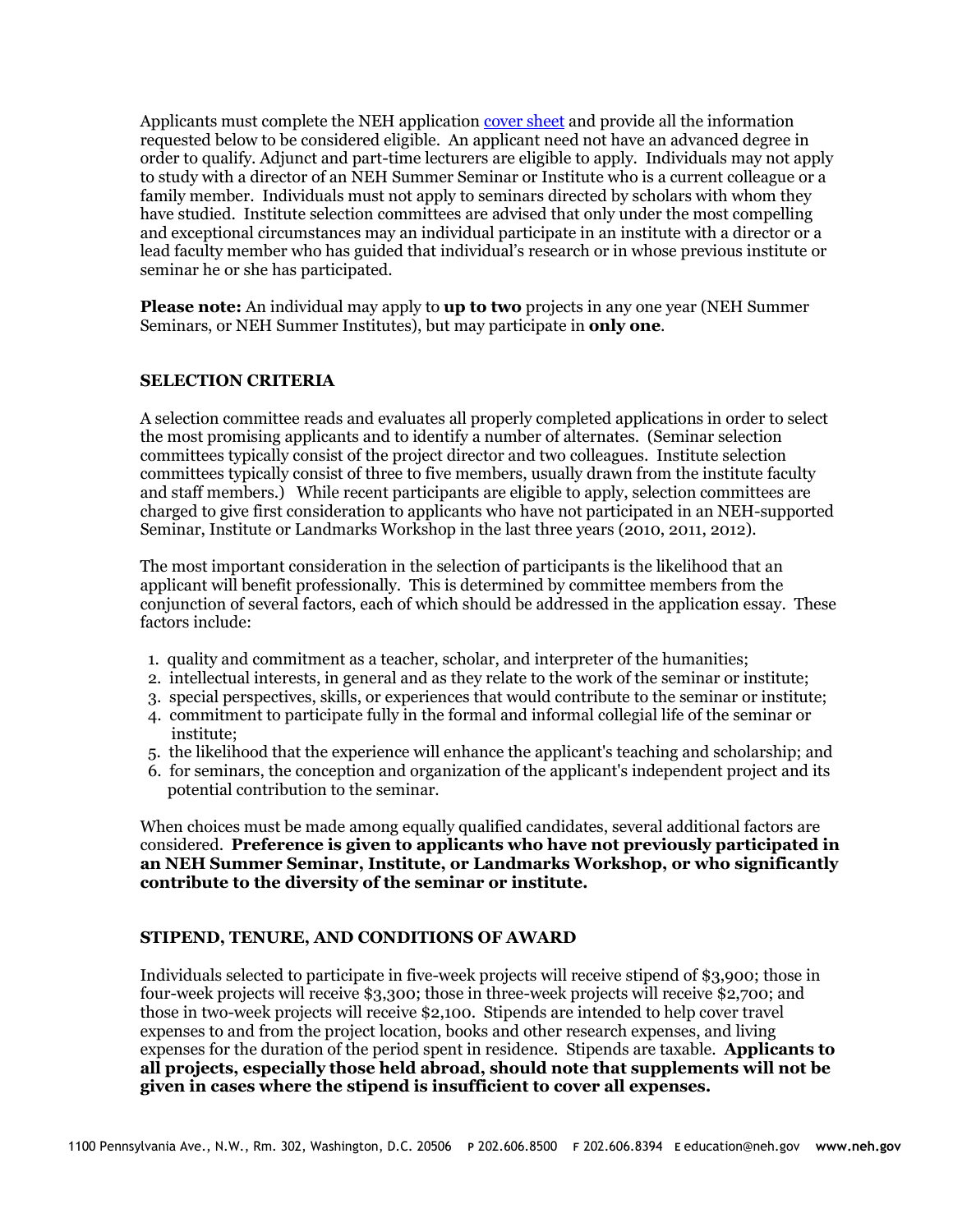Seminar and institute participants are required to attend all meetings and to engage fully as professionals in the work of the project. During the project's tenure, they may not undertake teaching assignments or any other professional activities unrelated to their participation in the project. Participants who, for any reason, do not complete the full tenure of the project must refund a pro-rata portion of the stipend.

At the end of the project's residential period, participants will be asked to submit online evaluations in which they review their work during the summer and assess its value to their personal and professional development. These evaluations will become part of the project's grant file and may become part of an application to repeat the seminar or institute.

## **APPLICATION INSTRUCTIONS**

Before you attempt to complete an application, please obtain and read the "Dear Colleague Letter" from the director(s) of the project(s) to which you intend to apply: the letter contains detailed information about the topic under study, project requirements and expectations of the participants, the academic and institutional setting, and specific provisions for lodging and subsistence. In most cases, the "Dear Colleague Letter" can be found on the project's website. **All application materials must be sent to the project director at the address listed in the "Dear Colleague Letter." Application materials sent to the Endowment will not be reviewed.**

## **CHECKLIST OF APPLICATION MATERIALS**

A complete application consists of three copies of the following collated items:

- the completed application cover sheet,
- a detailed résumé, curriculum vitae, or brief biography, and
- an application essay as outlined below.

In addition, it must include two letters of recommendation as described below.

### **The application cover sheet**

The applicatio[n cover sheet](https://securegrants.neh.gov/education/participants/) must be filled out online at this address:

<https://securegrants.neh.gov/education/participants/>

Please fill it out online as directed by the prompts. **When you are finished, be sure to click on the "submit" button.** Print out the cover sheet and add it to your application package. At this point you will be asked if you want to fill out a cover sheet for another project. If you do, follow the prompts and select another project and then print out the cover sheet for that project. Note that filling out a cover sheet is not the same as applying, so there is no penalty for changing your mind and filling out cover sheets for several projects. A full application consists of the items listed above, as sent to a project director.

## **Résumé**

Please include a detailed résumé, curriculum vitae, or brief biography (not to exceed five pages).